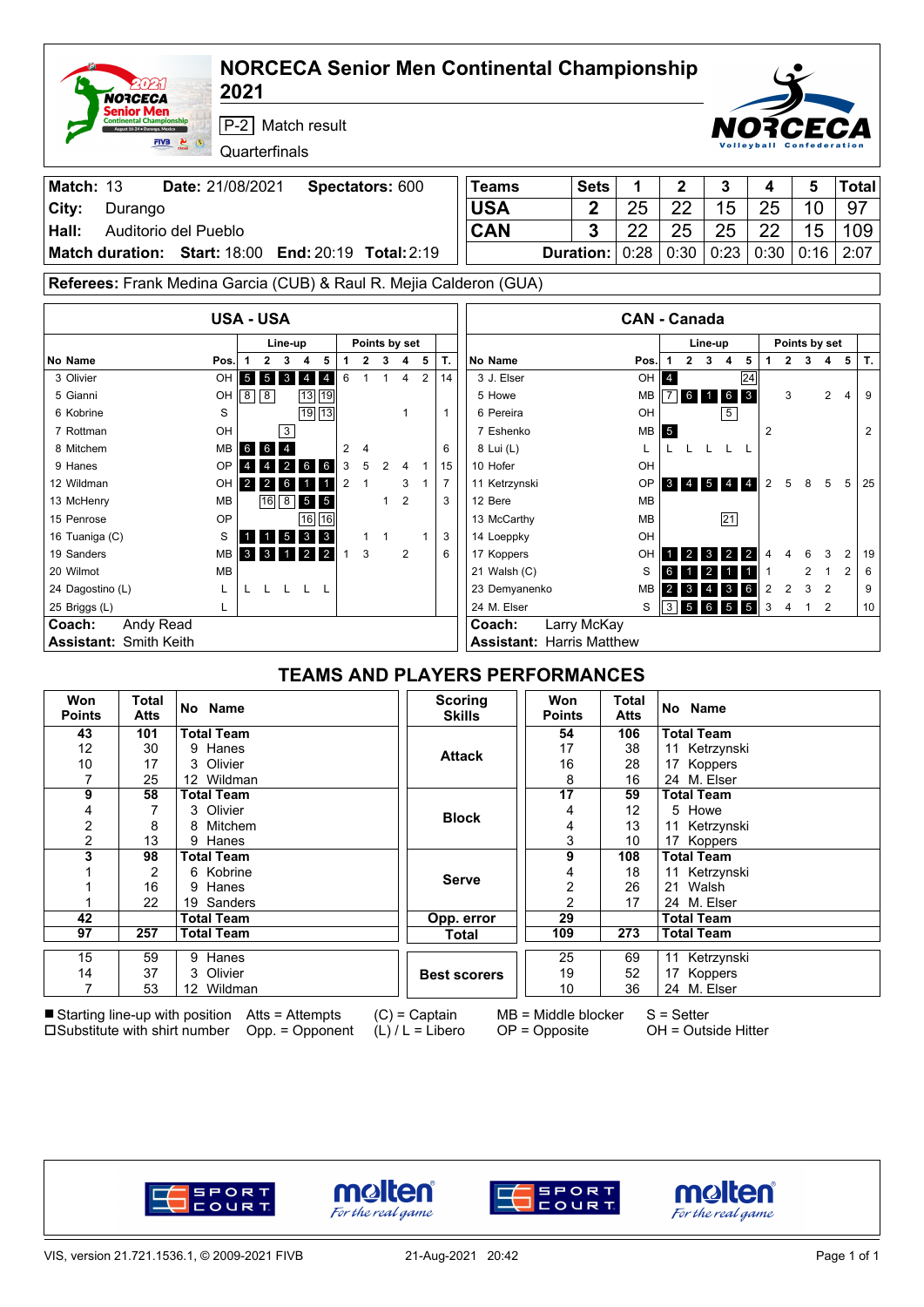## **NORCECA Senior Men Continental Championship**

**2021**

**NORCECA**<br> **Senior Men**<br> **Continental Champion** 

 $\frac{Q}{2}$ 



P-3 Match players ranking

| Match: 13 |                        | Date: 21/08/2021                           | Spectators: 600 | <b>Teams</b> | <b>Sets</b>             |    |        |      |                    |    | <b>Total</b> |
|-----------|------------------------|--------------------------------------------|-----------------|--------------|-------------------------|----|--------|------|--------------------|----|--------------|
| City:     | Durango                |                                            |                 | <b>USA</b>   | ◠                       | 25 | つつ     | 15   | 25                 |    | -97          |
| Hall:     |                        | Auditorio del Pueblo                       |                 | <b>CAN</b>   | $\bullet$               | າາ | 25     | 25   | 22                 | 15 | 109          |
|           | <b>Match duration:</b> | <b>Start: 18:00 End: 20:19 Total: 2:19</b> |                 |              | <b>Duration:</b> $0:28$ |    | $0:30$ | 0:23 | 0:30   0:16   2:07 |    |              |

USA ● USA

|               | <b>Rk</b>                    |          | No Name                                 | Pos.                   | <b>Attacks</b>        | <b>Faults</b>   | <b>Shots</b>                      | <b>Total</b><br><b>Attempts</b> | Succ.<br>%     |
|---------------|------------------------------|----------|-----------------------------------------|------------------------|-----------------------|-----------------|-----------------------------------|---------------------------------|----------------|
|               | 1<br>$\boldsymbol{2}$        | 3<br>9   | <b>Olivier Spencer</b><br>Hanes Jake    | OH<br>OP               | 10<br>12              | 4<br>4          | 3<br>14                           | $\overline{17}$<br>30           | 58.82<br>40.00 |
|               | 3                            | 12       | <b>Wildman Brett</b>                    | OH                     | 7                     | 5               | 13                                | 25                              | 28.00          |
|               | $\qquad \qquad \blacksquare$ | 5        | Gianni Camden                           | OH                     | 0                     | 0               | $\mathbf 0$                       | $\mathbf 0$                     |                |
|               | $\qquad \qquad \blacksquare$ | 6        | Kobrine Samuel                          | S                      | 0                     | 0               | $\mathbf 0$                       | $\mathbf 0$                     |                |
| <b>Attack</b> | $\blacksquare$               | 7        | Rottman William                         | OH                     | 0                     | 2               | 1                                 | 3                               |                |
|               | -                            | 8        | Mitchem Tyler                           | <b>MB</b><br><b>MB</b> | 4<br>2                | 1<br>1          | 3<br>1                            | 8<br>4                          |                |
|               | $\overline{a}$               | 13<br>15 | <b>McHenry Merrick</b><br>Penrose Jalen | OP                     | 0                     | 0               | 0                                 | 0                               |                |
|               |                              | 16       | Tuaniga Joshua                          | S                      | 3                     | 0               | 1                                 | 4                               |                |
|               | $\overline{a}$               | 19       | Sanders Keenan                          | <b>MB</b>              | 5                     | 0               | 5                                 | 10                              |                |
|               |                              | 20       | <b>Wilmot Austin</b>                    | <b>MB</b>              | 0                     | 0               | 0                                 | 0                               |                |
|               |                              | 24       | Dagostino Kyle                          | L                      | 0                     | 0               | 0                                 | $\mathbf 0$                     |                |
| Limit: 15.00% |                              |          | 25 Briggs Mason                         | L                      | 0                     | 0               | 0                                 | 0                               |                |
|               | <b>Total Team</b>            |          |                                         |                        | 43                    | $\overline{17}$ | 41                                | 101                             | 42.57          |
|               | <b>Rk</b>                    |          | No Name                                 | Pos.                   | Kill<br><b>Blocks</b> | <b>Faults</b>   | <b>Rebounds</b>                   | <b>Total</b><br><b>Attempts</b> | Avg.<br>by set |
|               | 1                            | 3        | <b>Olivier Spencer</b>                  | OH                     | 4                     | 1               | 2                                 | 7                               | 0.80           |
|               | $\boldsymbol{2}$             | 8        | Mitchem Tyler                           | <b>MB</b>              | 2                     | 1               | 5                                 | 8                               | 0.40           |
|               |                              | 9        | Hanes Jake                              | ОP                     | 2                     | 7               | 4                                 | 13                              | 0.40           |
|               | 4                            | 13       | <b>McHenry Merrick</b>                  | <b>MB</b>              | $\mathbf{1}$          | 1               | 5                                 | $\overline{7}$                  | 0.20           |
| <b>Block</b>  |                              | 5        | Gianni Camden                           | OH                     | 0                     | 0               | 0                                 | $\mathbf 0$                     |                |
|               | ۰                            | 6        | Kobrine Samuel                          | S                      | 0                     | 0               | 0                                 | 0                               |                |
|               | $\overline{\phantom{a}}$     | 7        | Rottman William<br><b>Wildman Brett</b> | OH<br>OH               | 0                     | 0<br>1          | 0<br>7                            | 0                               |                |
|               |                              | 12<br>15 | Penrose Jalen                           | OP                     | 0<br>0                | 0               | 0                                 | 8<br>0                          |                |
|               | -<br>-                       | 16       | Tuaniga Joshua                          | S                      | 0                     | 4               | 2                                 | 6                               |                |
|               |                              | 19       | Sanders Keenan                          | <b>MB</b>              | 0                     | 5               | 4                                 | 9                               |                |
|               |                              | 20       | <b>Wilmot Austin</b>                    | <b>MB</b>              | 0                     | 0               | $\mathbf 0$                       | 0                               |                |
|               |                              | 24       | Dagostino Kyle                          | L                      | 0                     | 0               | 0                                 | 0                               |                |
|               |                              | 25       | <b>Briggs Mason</b>                     | L                      | 0                     | 0               | 0                                 | $\mathbf 0$                     |                |
|               | <b>Total Team</b>            |          |                                         |                        | 9                     | $\overline{20}$ | 29                                | $\overline{58}$                 | 1.80           |
| O             | <b>Rk</b>                    |          | No Name                                 | Pos.                   | <b>Aces</b>           | <b>Faults</b>   | <b>Serve Hits</b>                 | <b>Total</b><br><b>Attempts</b> | Avg.<br>by set |
|               | 1                            | 6        | Kobrine Samuel                          | S                      | 1                     | 1               | 0                                 | $\overline{c}$                  | 0.20           |
|               |                              | 9        | Hanes Jake                              | OP                     | 1                     | 6               | 9                                 | 16                              | 0.20           |
|               |                              | 19       | Sanders Keenan                          | <b>MB</b>              | 1                     |                 | 20                                | 22                              | 0.20           |
|               | -                            | 3        | Olivier Spencer                         | OH                     | 0                     | 4               | 9                                 | 13                              |                |
| <b>Serve</b>  |                              | 5        | Gianni Camden                           | OH                     | 0<br>0                | 1               | 3                                 | 4                               |                |
|               | $\qquad \qquad \blacksquare$ |          | Rottman William                         | OН                     |                       | 0               | 1                                 | 1                               |                |
|               |                              |          | 8 Mitchem Tyler<br>12 Wildman Brett     | ${\sf MB}$<br>OH       | 0<br>0                | 2<br>3          | $\overline{\mathbf{c}}$<br>$17\,$ | 4<br>$20\,$                     |                |
|               |                              | 13       | <b>McHenry Merrick</b>                  | <b>MB</b>              | 0                     | 0               | 2                                 | 2                               |                |
|               |                              |          | 15 Penrose Jalen                        | OP                     | 0                     | 0               | $\pmb{0}$                         | $\mathbf 0$                     |                |
|               |                              | 16       | Tuaniga Joshua                          | $\mathbf S$            | 0                     | 2               | 12                                | 14                              |                |
|               |                              | 20       | <b>Wilmot Austin</b>                    | MB                     | 0                     | 0               | $\mathbf 0$                       | 0                               |                |
|               |                              | 24       | Dagostino Kyle                          | L                      | 0                     | 0               | 0                                 | 0                               |                |
|               |                              |          | 25 Briggs Mason                         | L                      | 0                     | 0               | 0                                 | 0                               |                |
|               | <b>Total Team</b>            |          |                                         |                        | 3                     | 20              | 75                                | 98                              | 0.60           |







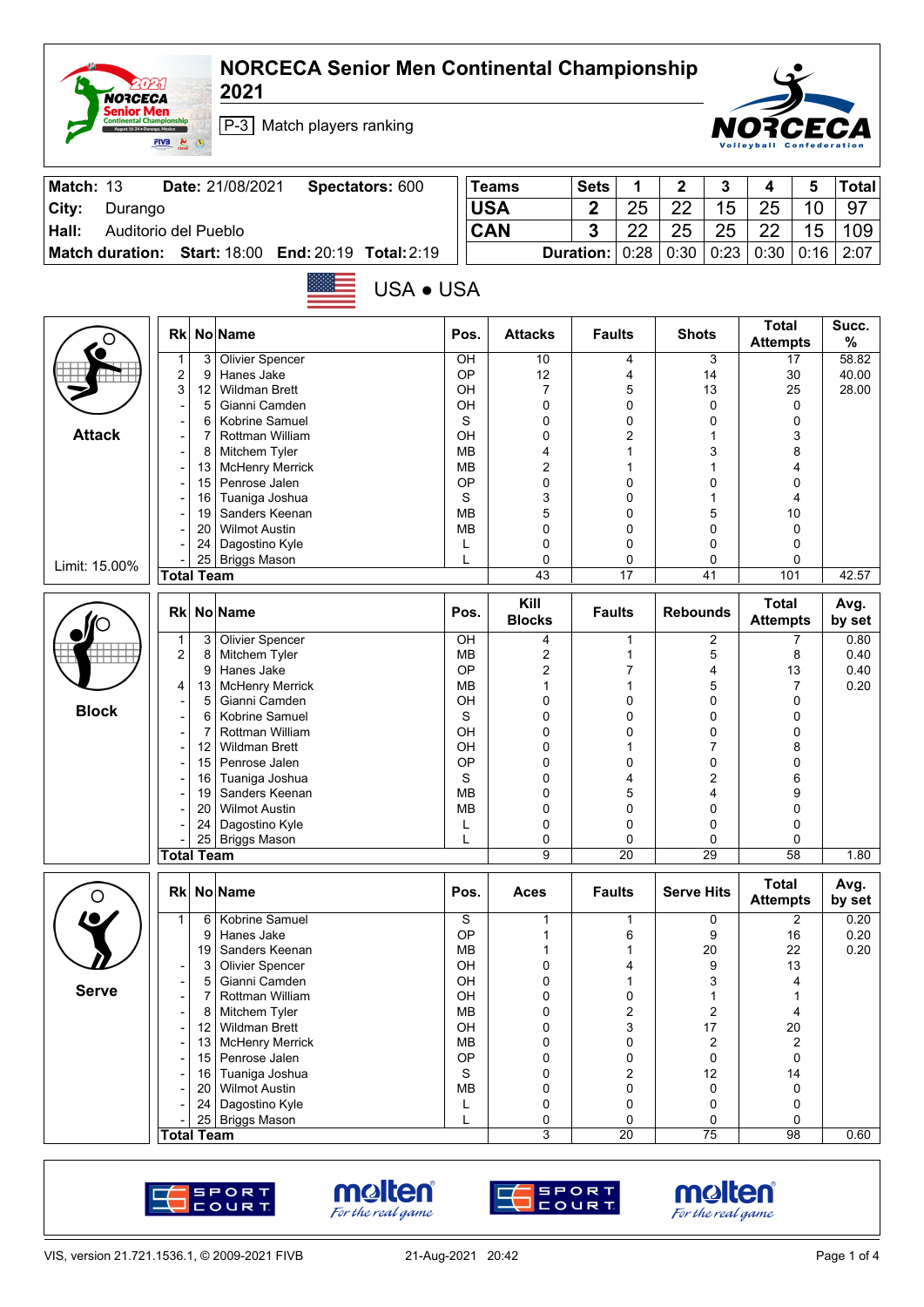

## **NORCECA Senior Men Continental Championship**

**2021**





| <b>Team</b>      | <b>Total Team</b>                                    |               |                                                           |                        | 42                             | 0                        |                                   | 42                              |                      |
|------------------|------------------------------------------------------|---------------|-----------------------------------------------------------|------------------------|--------------------------------|--------------------------|-----------------------------------|---------------------------------|----------------------|
|                  | <b>Rk</b>                                            |               | No Name                                                   | Pos.                   | <b>Digs</b>                    | <b>Faults</b>            | <b>Receptions</b>                 | <b>Total</b><br><b>Attempts</b> | Avg.<br>by set       |
|                  | $\mathbf{1}$<br>$\boldsymbol{2}$<br>3                | 24<br>12<br>3 | Dagostino Kyle<br><b>Wildman Brett</b><br>Olivier Spencer | L<br>OH<br>OH          | 13<br>10<br>3                  | 8<br>8<br>$\overline{7}$ | 0<br>4<br>1                       | 21<br>22<br>11                  | 2.60<br>2.00<br>0.60 |
|                  |                                                      | 9<br>16       | Hanes Jake<br>Tuaniga Joshua                              | OP<br>S                | 3<br>3                         | 8<br>5                   | 2<br>$\mathbf{1}$                 | 13<br>9                         | 0.60<br>0.60         |
| <b>Dig</b>       | 6<br>7                                               | 19<br>13      | Sanders Keenan<br><b>McHenry Merrick</b>                  | <b>MB</b><br><b>MB</b> | $\overline{2}$<br>$\mathbf{1}$ | 4<br>0                   | 0<br>0                            | 6<br>1                          | 0.40<br>0.20         |
|                  |                                                      | 5             | Gianni Camden                                             | OH                     | $\mathbf 0$                    | 1                        | 0                                 | 1                               |                      |
|                  |                                                      | 6<br>7        | Kobrine Samuel<br>Rottman William                         | S<br>OH                | 0<br>0                         | 0<br>0                   | 0<br>0                            | 0<br>0                          |                      |
|                  | $\overline{\phantom{a}}$                             | 8             | Mitchem Tyler                                             | <b>MB</b>              | 0                              | 0                        | 1                                 | 1                               |                      |
|                  |                                                      | 15<br>20      | Penrose Jalen<br><b>Wilmot Austin</b>                     | OP<br><b>MB</b>        | 0<br>0                         | 0<br>0                   | 0<br>0                            | 0<br>0                          |                      |
|                  |                                                      | 25            | <b>Briggs Mason</b>                                       | L                      | 0                              | 0                        | 0                                 | 0                               |                      |
|                  | <b>Total Team</b>                                    |               |                                                           |                        | 35                             | 41                       | 9                                 | 85                              | 7.00                 |
|                  | <b>Rk</b>                                            |               | No Name                                                   | Pos.                   | <b>Running</b><br><b>Sets</b>  | <b>Faults</b>            | <b>Still Sets</b>                 | <b>Total</b><br><b>Attempts</b> | Avg.<br>by set       |
|                  | $\mathbf{1}$                                         | 16            | Tuaniga Joshua                                            | S<br>OH                | 43<br>$\mathbf 0$              | 1                        | 41                                | 85<br>0                         | 8.60                 |
|                  | $\overline{\phantom{a}}$<br>$\overline{a}$           | 3<br>5        | <b>Olivier Spencer</b><br>Gianni Camden                   | OH                     | 0                              | 0<br>0                   | 0<br>0                            | 0                               |                      |
|                  |                                                      | 6             | Kobrine Samuel                                            | S                      | $\mathbf 0$                    | 0                        | 0                                 | 0                               |                      |
| <b>Set</b>       | $\overline{a}$                                       | 7             | Rottman William<br>Mitchem Tyler                          | OH<br><b>MB</b>        | 0<br>0                         | 0<br>0                   | 0<br>0                            | 0<br>0                          |                      |
|                  | $\overline{a}$                                       | 8<br>9        | Hanes Jake                                                | OP                     | 0                              | 0                        | 0                                 | 0                               |                      |
|                  | $\overline{a}$                                       | 12            | <b>Wildman Brett</b>                                      | OH                     | 0                              | 0                        | 2                                 | 2                               |                      |
|                  |                                                      | 13            | <b>McHenry Merrick</b>                                    | <b>MB</b>              | 0                              | 0                        | 0                                 | 0                               |                      |
|                  |                                                      | 15            | Penrose Jalen                                             | OP                     | 0<br>0                         | 0                        | 0                                 | 0                               |                      |
|                  |                                                      | 19<br>20      | Sanders Keenan<br><b>Wilmot Austin</b>                    | <b>MB</b><br><b>MB</b> | 0                              | 0<br>0                   | 0<br>0                            | 0<br>0                          |                      |
|                  |                                                      | 24            | Dagostino Kyle                                            | L                      | 0                              | 0                        | 0                                 | 0                               |                      |
|                  |                                                      | 25            | <b>Briggs Mason</b>                                       | L                      | 0                              | 0                        | 0                                 | 0                               |                      |
|                  | <b>Total Team</b>                                    |               |                                                           |                        | 43                             | $\mathbf{1}$             | 43                                | $\overline{87}$                 | 8.60                 |
|                  | <b>Rk</b>                                            |               | No Name                                                   | Pos.                   | <b>Excellents</b>              | <b>Faults</b>            | <b>Serve</b><br><b>Receptions</b> | <b>Total</b><br><b>Attempts</b> | Eff. %               |
|                  | $\mathbf{1}$                                         | 3             | <b>Olivier Spencer</b>                                    | $rac{}{O}$             | 9                              | $\overline{\mathbf{c}}$  | 8                                 | 19                              | 36.84                |
|                  | $\overline{\mathbf{c}}$<br>$\ensuremath{\mathsf{3}}$ | 24<br>12      | Dagostino Kyle<br><b>Wildman Brett</b>                    | L<br>OH                | 12<br>8                        | 4<br>2                   | 12<br>19                          | 28<br>29                        | 28.57<br>20.69       |
|                  | ÷                                                    | 5             | Gianni Camden                                             | OH                     | 0                              | 0                        | $\mathbf 0$                       | 0                               |                      |
|                  |                                                      | 6             | Kobrine Samuel                                            | S                      | 0                              | 0                        | 0                                 | 0                               |                      |
| <b>Reception</b> | $\overline{\phantom{a}}$                             | 7             | Rottman William                                           | OH                     | 0                              | $\mathbf{1}$             | 0                                 | $\mathbf{1}$                    |                      |
|                  |                                                      | 8             | Mitchem Tyler                                             | <b>MB</b>              | 0                              | 0                        | 0                                 | 0                               |                      |
|                  | $\blacksquare$                                       | 9<br>13       | Hanes Jake<br><b>McHenry Merrick</b>                      | OP<br><b>MB</b>        | 0<br>0                         | 0<br>0                   | 1<br>0                            | 1<br>0                          |                      |
|                  |                                                      | 15            | Penrose Jalen                                             | OP                     | 0                              | 0                        | 0                                 | 0                               |                      |
|                  |                                                      | 16            | Tuaniga Joshua                                            | $\mathbf S$            | 0                              | 0                        | 0                                 | 0                               |                      |
|                  |                                                      | 19            | Sanders Keenan                                            | <b>MB</b>              | 1                              | 1                        | 3                                 | 5                               |                      |
|                  |                                                      | 20            | <b>Wilmot Austin</b>                                      | <b>MB</b>              | 0                              | 0                        | 0                                 | 0                               |                      |
| Limit: 20.00%    | <b>Total Team</b>                                    | 25            | <b>Briggs Mason</b>                                       | L                      | 0<br>30                        | 0<br>10                  | 0<br>43                           | 0<br>83                         | 24.10                |







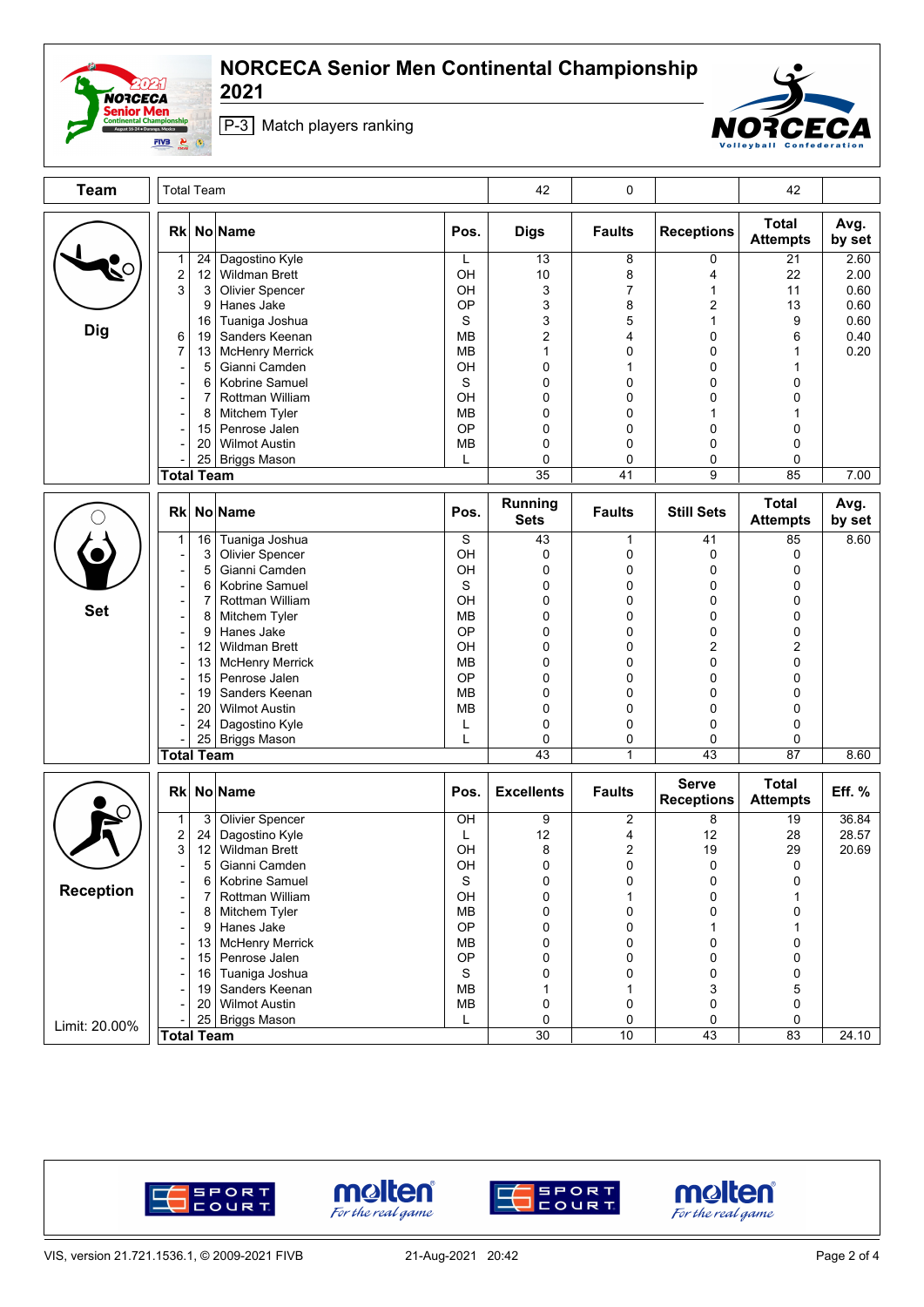



P-3 Match players ranking

|  |  | CAN • Canada |
|--|--|--------------|
|--|--|--------------|

| O             | <b>Rk</b>                |                | <b>No Name</b>                 | Pos.            | <b>Attacks</b>        | <b>Faults</b>   | <b>Shots</b>      | <b>Total</b><br><b>Attempts</b> | Succ.<br>%     |
|---------------|--------------------------|----------------|--------------------------------|-----------------|-----------------------|-----------------|-------------------|---------------------------------|----------------|
|               | 1                        | 17             | Koppers Brandon                | $\overline{CH}$ | 16                    | 4               | 8                 | 28                              | 57.14          |
|               | $\overline{\mathbf{c}}$  | 24             | <b>Elser Mathias</b>           | S               | 8                     | 2               | 6                 | 16                              | 50.00          |
|               | 3                        | 11             | Ketrzynski Xander              | OP              | 17                    | 7               | 14                | 38                              | 44.74          |
|               |                          | 3              | Elser Jesse                    | OH              | 0                     | 1               | 1                 | $\overline{2}$                  |                |
|               |                          | 5              | Howe Jackson                   | МB              | 5                     |                 | 3                 | 9                               |                |
| <b>Attack</b> | $\overline{a}$           | 6              | Pereira Jordan                 | L               | 0                     | 0               | 0                 | 0                               |                |
|               |                          | 7              | Eshenko Pearson                | <b>MB</b>       | 1                     | 0               | 1                 | 2                               |                |
|               | -                        | 8              | Lui Justin                     | L               | $\mathbf 0$           | 0               | $\mathbf 0$       | 0                               |                |
|               | $\overline{\phantom{a}}$ | 10             | <b>Hofer Brodie</b>            | OH              | 0                     | 0               | 0                 | 0                               |                |
|               |                          | 12             | Bere Jackson                   | <b>MB</b>       | $\mathbf 0$           | 0               | 0                 | 0                               |                |
|               |                          | 13             | <b>McCarthy Fynnian Lionel</b> | MВ              | 0                     | 0               | 0                 | 0                               |                |
|               |                          | 14             | Loeppky Eric                   | OН              | 0                     | 0               | 0                 | 0                               |                |
|               |                          | 21             | Walsh Brett James              | S               | $\overline{2}$        | 0               | 1                 | 3                               |                |
|               |                          | 23             | Demyanenko Danny               | <b>MB</b>       | 5                     | 1               | 2                 | 8                               |                |
| Limit: 15.00% | <b>Total Team</b>        |                |                                |                 | 54                    | 16              | 36                | 106                             | 50.94          |
|               | <b>Rk</b>                |                | No Name                        | Pos.            | Kill<br><b>Blocks</b> | <b>Faults</b>   | <b>Rebounds</b>   | <b>Total</b><br><b>Attempts</b> | Avg.<br>by set |
|               | $\mathbf{1}$             | 5              | Howe Jackson                   | <b>MB</b>       | 4                     | 0               | 8                 | 12                              | 0.80           |
|               |                          | 11             | Ketrzynski Xander              | OP              | 4                     | 6               | 3                 | 13                              | 0.80           |
|               | 3                        | 17             | Koppers Brandon                | OH              | 3                     | $\overline{2}$  | 5                 | 10                              | 0.60           |
|               |                          | 23             | Demyanenko Danny               | MВ              | 3                     | 2               | 7                 | 12                              | 0.60           |
|               | 5                        | 21             | <b>Walsh Brett James</b>       | S               | 2                     | 0               | 2                 | 4                               | 0.40           |
| <b>Block</b>  | 6                        | $\overline{7}$ | Eshenko Pearson                | <b>MB</b>       | 1                     |                 | 3                 | 5                               | 0.20           |
|               |                          | 3              | Elser Jesse                    | OH              | 0                     | 0               | 0                 | 0                               |                |
|               | $\overline{\phantom{a}}$ | 6              | Pereira Jordan                 | L               | 0                     | 0               | 0                 | 0                               |                |
|               |                          | 8              | Lui Justin                     | L               | 0                     | 0               | 0                 | 0                               |                |
|               |                          | 10             | <b>Hofer Brodie</b>            | OH              | 0                     | 0               | 0                 | 0                               |                |
|               |                          | 12             | Bere Jackson                   | МB              | 0                     | 0               | 0                 | 0                               |                |
|               |                          | 13             | McCarthy Fynnian Lionel        | <b>MB</b>       | $\mathbf 0$           | 0               | 0                 | 0                               |                |
|               |                          | 14             | Loeppky Eric                   | OH              | $\mathbf 0$           | 0               | 0                 | $\mathbf 0$                     |                |
|               |                          | 24             | <b>Elser Mathias</b>           | S               | 0                     | 2               |                   | 3                               |                |
|               | <b>Total Team</b>        |                |                                |                 | 17                    | $\overline{13}$ | 29                | 59                              | 3.40           |
|               |                          |                |                                |                 |                       |                 |                   |                                 |                |
| O             | <b>Rk</b>                |                | No Name                        | Pos.            | <b>Aces</b>           | <b>Faults</b>   | <b>Serve Hits</b> | <b>Total</b><br><b>Attempts</b> | Avg.<br>by set |
|               | $\mathbf{1}$             | 11             | Ketrzynski Xander              | OP              | 4                     | 5               | 9                 | 18                              | 0.80           |
|               | $\overline{c}$           | 21             | Walsh Brett James              | S               | 2                     | 3               | 21                | 26                              | 0.40           |
|               |                          | 24             | <b>Elser Mathias</b>           | S               | 2                     | 6               | 9                 | 17                              | 0.40           |
|               | 4                        | 23             | Demyanenko Danny               | <b>MB</b>       | 1                     | 5               | 13                | 19                              | 0.20           |
|               |                          | 3              | Elser Jesse                    | OН              | 0                     | 0               | $\mathbf{1}$      | $\mathbf{1}$                    |                |
| <b>Serve</b>  |                          | 5              | Howe Jackson                   | МB              | $\mathbf 0$           | 0               | 11                | 11                              |                |
|               |                          | 6              | Pereira Jordan                 | L               | 0                     |                 | 0                 | $\pmb{0}$                       |                |
|               |                          | 7              | Eshenko Pearson                | MB              | 0                     | 1               | 1                 | 2                               |                |
|               |                          |                | 8 Lui Justin                   | L               | 0                     | 0               | 0                 | 0                               |                |
|               |                          |                | 10 Hofer Brodie                | OH              | 0                     | 0               | 0                 | 0                               |                |
|               |                          |                | 12 Bere Jackson                | MB              | 0                     | 0               | 0                 | 0                               |                |
|               |                          |                | 13 McCarthy Fynnian Lionel     | MB              | 0                     | 0               | 0                 | 0                               |                |
|               |                          |                | 14 Loeppky Eric                | OH              | 0                     | 0               | 0                 | 0                               |                |
|               |                          |                | 17 Koppers Brandon             | OH              | 0                     | 5               | 9                 | 14                              |                |
|               | <b>Total Team</b>        |                |                                |                 | 9                     | 25              | 74                | 108                             | 1.80           |
| <b>Team</b>   | <b>Total Team</b>        |                |                                |                 |                       |                 |                   |                                 |                |
|               |                          |                |                                |                 | 29                    | 0               |                   | 29                              |                |